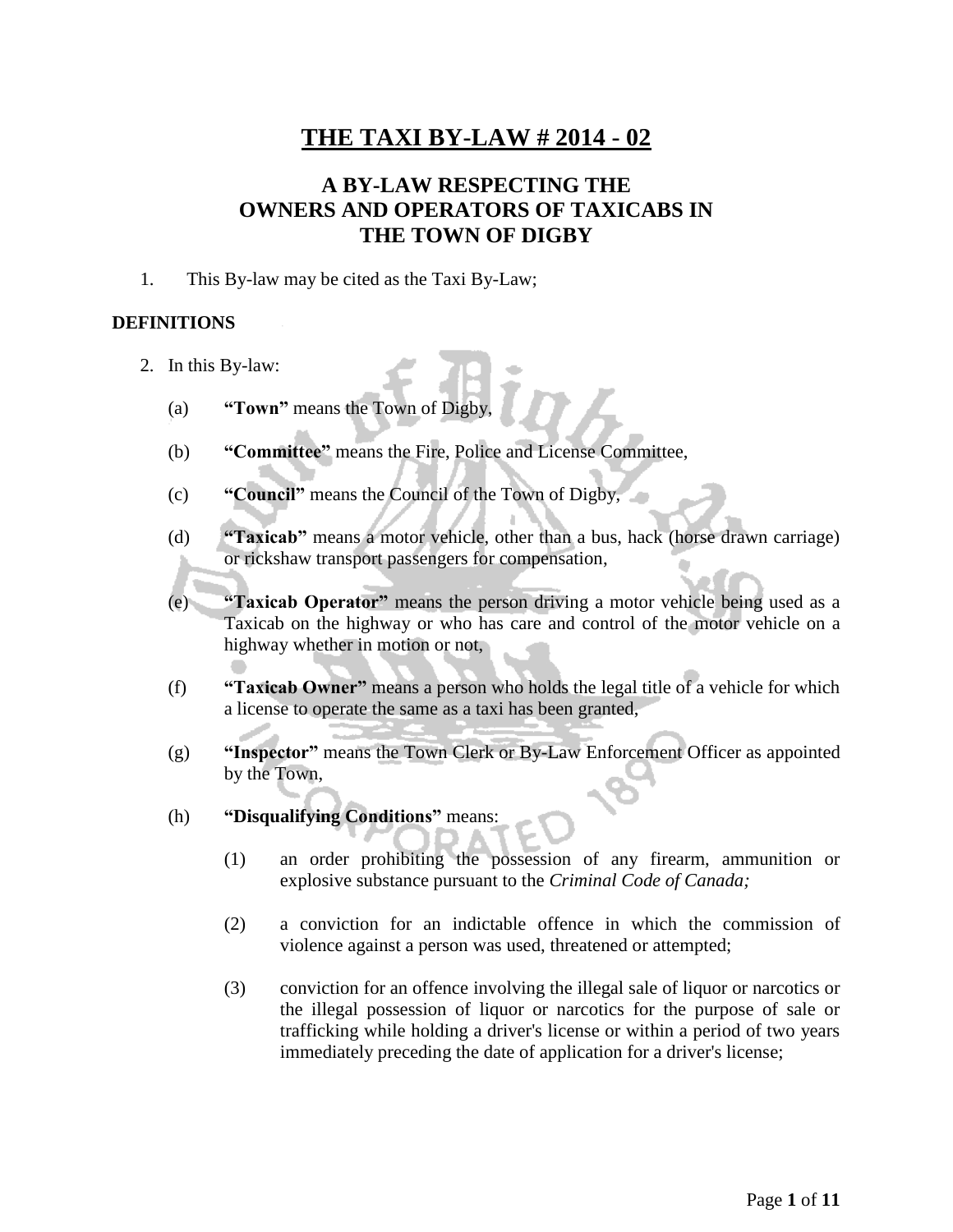- (4) conviction for any offence involving the possession, control or use of an automobile and the unlawful possession or use of liquor or narcotics;
- (5) convictions for three or more driving offences, or two or more convictions for such offences within any 12 month period unless, in the reasonable opinion of the Taxi Authority, the convictions were for offences unrelated to the possible safety of passengers or other persons using streets or highways, irrespective of whether persons were actually endangered at the time of the infractions; or
- (6) convictions in another country or jurisdiction similar in nature to those described in the preceding paragraphs of this subsection.

### **TAXICAB OWNER'S LICENSE:**

3. (a) No person shall:

1) transport passengers for compensation in or through any highway, street road, lane, alley or other public place of the Town in any Taxicab;

2) be on any highway, street, road, lane, alley, or other public place in the Town in the control of a motor vehicle seeking employment as a taxi driver;

3) wait at any location in the Town, whether in a public place or a private place, in the control of a motor vehicle for the purpose of obtaining employment as a taxi driver by way radio messages or any other means;

Unless such person is in the possession of a valid taxi driver's license issued under this bylaw which is conspicuously displayed in the motor vehicle and is readily visible to any passengers who may in the vehicle.

- (b) No person being the owner of a vehicle shall operate such vehicle or permit it to be operated as a taxi in the Town unless said person holds a valid Taxicab Owner's license for such vehicle.
- (c) 1) The holder of a Taxi Owner's License shall cause to have displayed on the exterior of the Taxi so licensed a roof sign bearing the word TAXI. The sign shall be lighted after dark and shall be clearly visible at all times from a distance of at least two hundred (200) feet.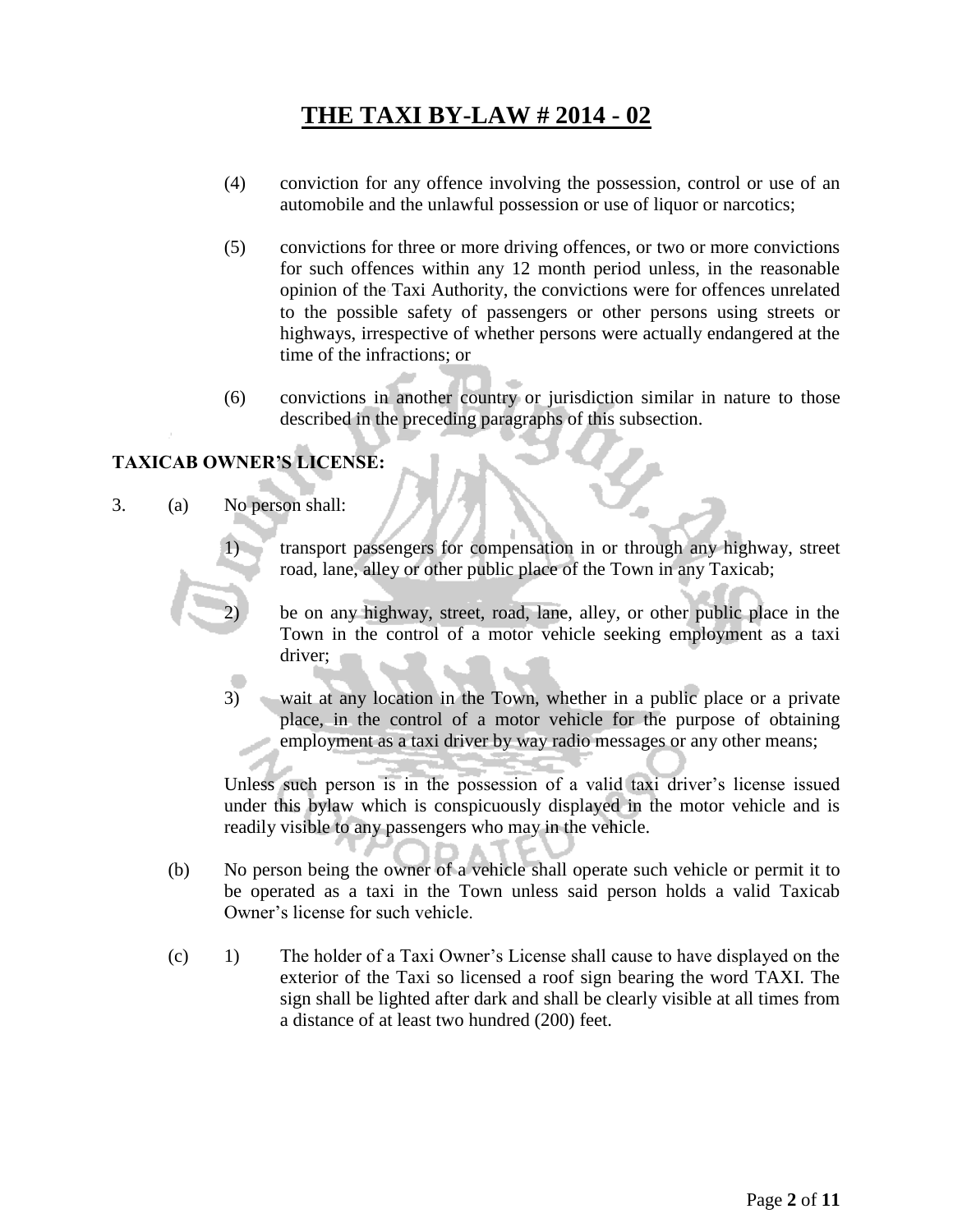- 2) Any person in control of a motor vehicle which displays a taxi roof sign which is not covered or turned off, and is on any highway, street, road, lane, alley, or at any other public place in the Town, or is found waiting with such motor vehicle at any location in the Town, shall be deemed to be available to provide the service of the Taxi Cab.
- 4 (a) The owner of a motor vehicle proposed to be licensed as a taxicab in the Town shall complete the application set out in schedule "A" of this By-law.
	- (b) An application for a taxicab owner's license shall be made to the Inspector for the Town.
- 5 A license may be issued by the Inspector where:
	- (a) The vehicle has passed a Province of Nova Scotia Motor Vehicle Inspection within thirty (30) days prior to the date of making the application or a valid Nova Scotia Motor Vehicle Inspection upon renewal of license; and
	- (b) That the owner of a motor vehicle proposed to be licensed as a taxicab in the Town of Digby shall submit said vehicle to an at the direction of the Inspector, present the vehicle within 7 [seven] days of the request, for inspection at an approved Nova Scotia Vehicle Inspection Station. **The holder of the Taxicab License shall pay for the expense of the inspection.**
	- (c) The owner has produced a certificate of insurance issued by an insurance company licensed to do business in the Province of Nova Scotia certifying that:
		- 1) the vehicle is insured to operate as a taxicab, and
			- 2) property damage and public liability insurance is in effect with respect to the vehicle in an amount of not less than one million dollars (\$1,000,000) per occurrence, and
		- 3) the policy contains a rider providing that the Inspector shall be given fourteen days written notice on any non-renewal or cancellation of the policy, and
	- (d) the required fee has been paid, and
	- (e) the required sticker shall be located on the lower right-hand side of the back window.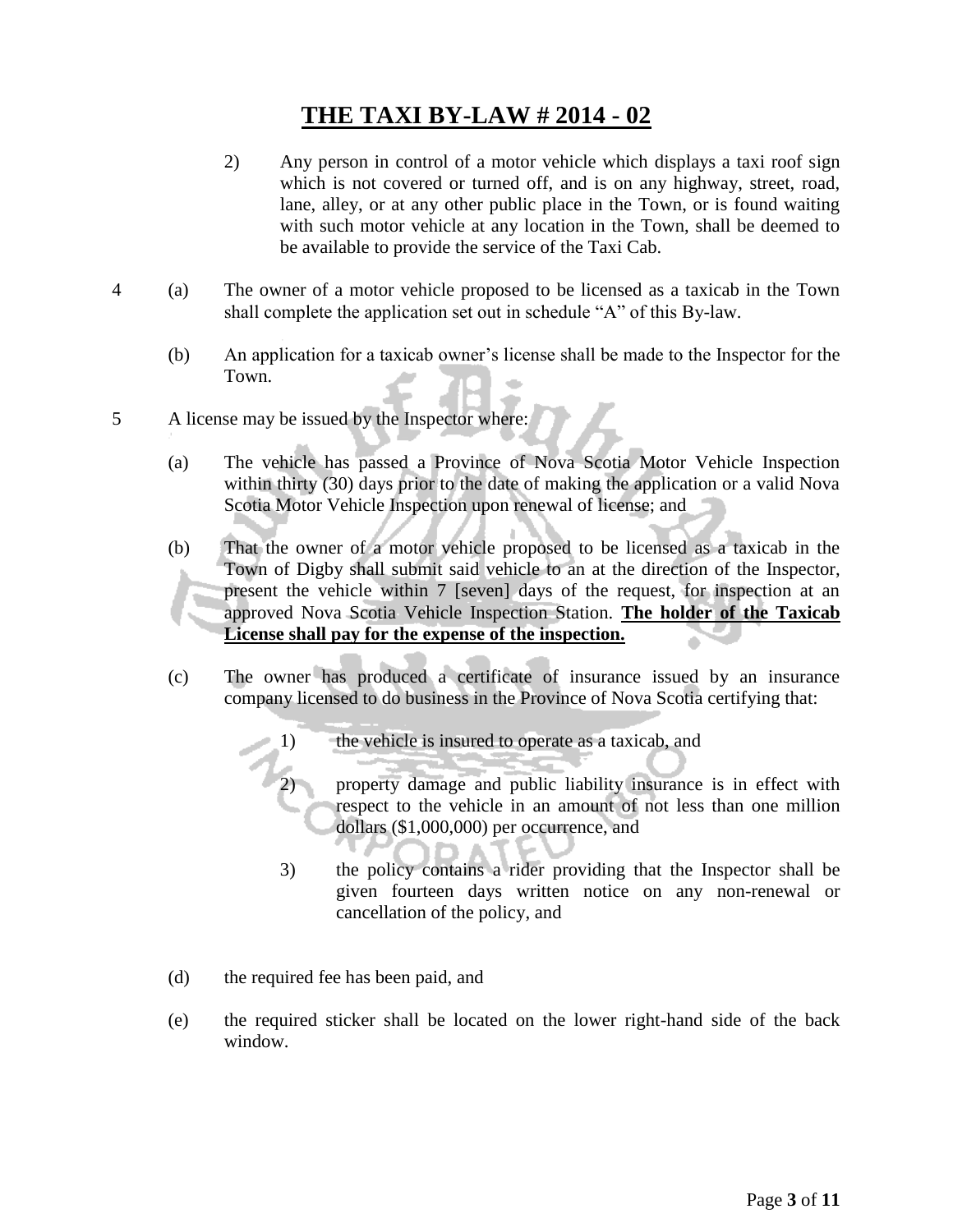- 6. (a) The fee for a taxicab owner's license shall be twenty-five (\$25.00) dollars for each taxicab.
	- (b) The Taxicab Owner shall supply the inspector a listing of all taxicab operators.
	- (c) A taxicab owner's license shall expire on the  $31<sup>st</sup>$  day of May next following its date of issuance.

#### **DUTIES OF TAXICAB OWNER**

- 7. A taxicab owner shall ensure that during the term for which a license is granted for the operation of a taxicab that:
	- (a) the interior of the taxicab shall be kept neat and tidy at all times while it is being operated as a taxi cab and shall not contain any refuse;
	- (b) the body of the taxi:
		- 1) shall be equipped with a front and rear bumper both of which shall be securely mounted;
			- shall have no portion of the exterior of the taxi bent or broken and no such portion shall protrude in such a way as to be a hazard to persons or vehicles;
		- 3) shall have no fender, grill, hubcaps or bumpers on the taxicab removed or missing;
		- 4) shall be of a uniform color scheme;
		- 5) shall have all door handles and catches in good working order; and
		- 6) shall have an interior dome light which shall be in good working order and which shall operate when any of the doors of the taxi are opened or shall be operated by the light switch.
	- (c) that any license issued pursuant to this by-law is kept within the vehicle at all times while it is being operated as a taxicab.
	- (d) every Taxi Cab shall have prominently displayed on the right hand visor within view of the passengers, the latest Town of Digby taxi rates as approved by the Council of the Town of Digby, and such display of rates shall be in Schedule E, which is attached to, and forms part of this bylaw.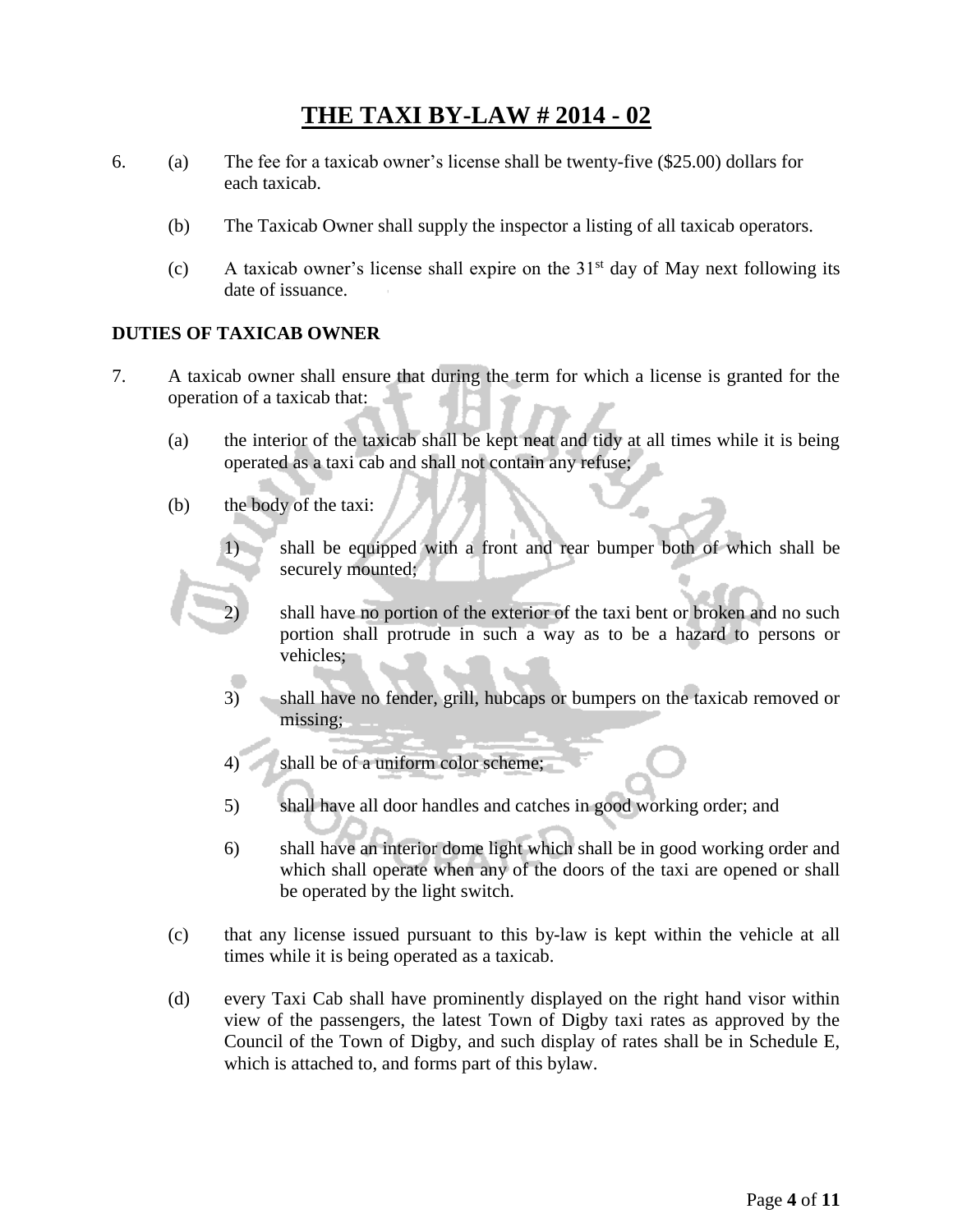#### **APPLICATION FOR TAXICAB OPERATOR'S LICENSE**

- 8. The Inspector of the Town may issue a license to the operator of a taxicab who has completed the application set out in Schedule "B" hereof, meets the terms of this By-law, and has paid the fee required herein.
- 9. The applicant for a taxicab operator's license shall provide to the Inspector:
	- (a) satisfactory evidence that the applicant is properly licensed by the Province of Nova Scotia to operate a taxicab; and
		- (1) A copy of a driver's abstract as issued by the Registrar of Motor Vehicles for the period of five (5) years preceding the date of the application shall be attached to the application. In the case where the applicant resided in another province within the preceding five (5) years, a driver's abstract as issued by the authority of the province of residence shall accompany the application; and
			- Provides a satisfactory criminal records report from the Royal Canadian Mounted Police which is sufficient in the opinion of the Inspector to satisfy him / her that the applicant is not an unfit or improper person to hold a license by virtue of past misconduct.
	- (b) satisfactory evidence that the applicant has not been convicted of an offense under the Liquor Control Act of Nova Scotia, a summary conviction offense under the Controlled Drug and Substances Act of Canada or the Criminal Code of Canada within five (5) years preceding the application; and
	- (c) satisfactory evidence that the applicant has not been convicted of an indictable offense under the Criminal Code of Canada or the Controlled Drug and Substances Act of Canada within five (5) years preceding the application; and
	- (d) the name and address of the taxicab owner for whom the applicant will operate the taxicab.
	- (e) Every taxi cab shall have prominently displayed on the right hand visor within view of the passengers, an identity card, which is shown attached as Schedule "C" of this By-Law. Schedule "C" shall identify the vehicle driver by stating the drivers name, the date the Taxi Driver's License was issued, the driver's master number, and such form shall have attached a recent photograph of the driver taken in the passport photo style and shall be signed by the driver and the Town Clerk.
- 10. (a) The fee for a taxicab operator's license shall be twenty-five (\$25.00) dollars.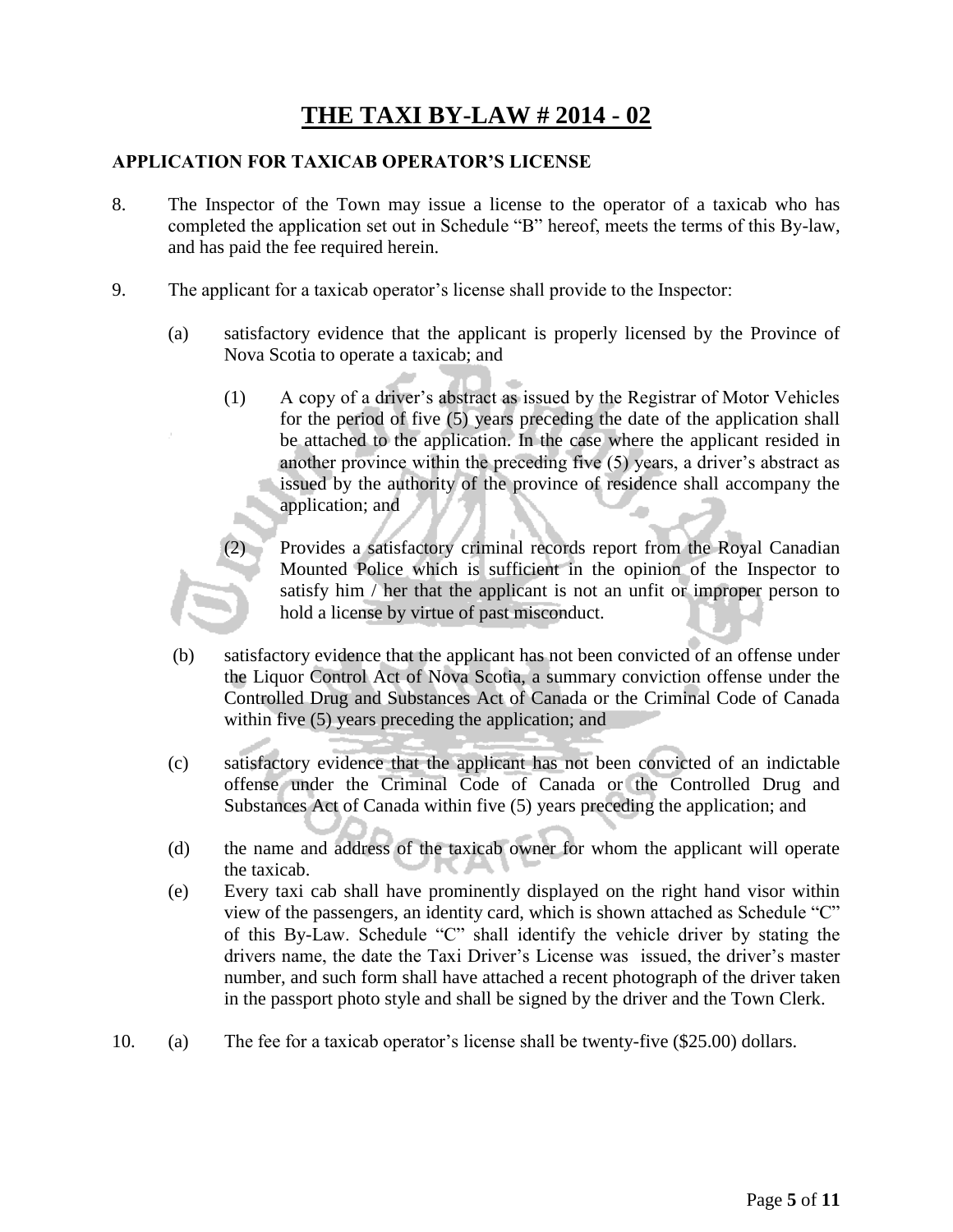(b) A taxicab operator's license shall expire on the  $31<sup>st</sup>$  day of May next following its date of issuance.

#### **DUTIES OF A TAXI CAB OPERATOR**

- 11. The operator of a taxicab, while operating a taxicab, shall:
	- (a) have on his/her person any license issued pursuant to this By-law;
	- (b) ensure that all conditions necessary for the issuance of a license are maintained during the term for which the license is granted, and;
	- (c) produce, on demand by any peace officer, any license issued pursuant to this Bylaw.
	- (d) A taxi driver, while engaged in the operation of a taxicab, shall be neat and clean in appearance, well groomed and, without limiting the generality of the foregoing, be dressed in pants, walking shorts or jeans or skirt, shirt or blouse with a collar, and shoes, all free from obvious wear.
	- (e) A taxi driver shall not wear any sleeveless shirt, or any clothing with patches therein or clothing displaying advertising logos or slogans deemed offensive or obscene by recognized public standards.

#### **PENALTIES and SUSPENSIONS**

- 12. a) Where any taxicab owner or taxicab operator fails to comply with the terms of this By-law, the inspector may suspend for such term as is reasonable or revoke any license issued hereunder; and/or
	- b) Every taxicab owner who contravenes or fails to comply with any of the foregoing provisions of this bylaw shall be liable to the penalty of one hundred (\$100.00) dollars for the first offense, and in default of payment upon conviction to a term of imprisonment of up to thirty (30) days; and two hundred and fifty (\$250.00) dollars for the second and subsequent offenses , and in default of payment upon conviction to a term of imprisonment of up to sixty (60) days; and,
	- c) Every taxicab operator who contravenes or fails to comply with any of the foregoing provisions of this bylaw shall be liable to the penalty of fifty (\$50.00) dollars for the first offense, and in default of payment upon conviction to a term of imprisonment of up to thirty (30) days; and one hundred (\$100.00) dollars for the second and subsequent offences; and in default of payment upon conviction to a term of imprisonment of up to sixty (60) days.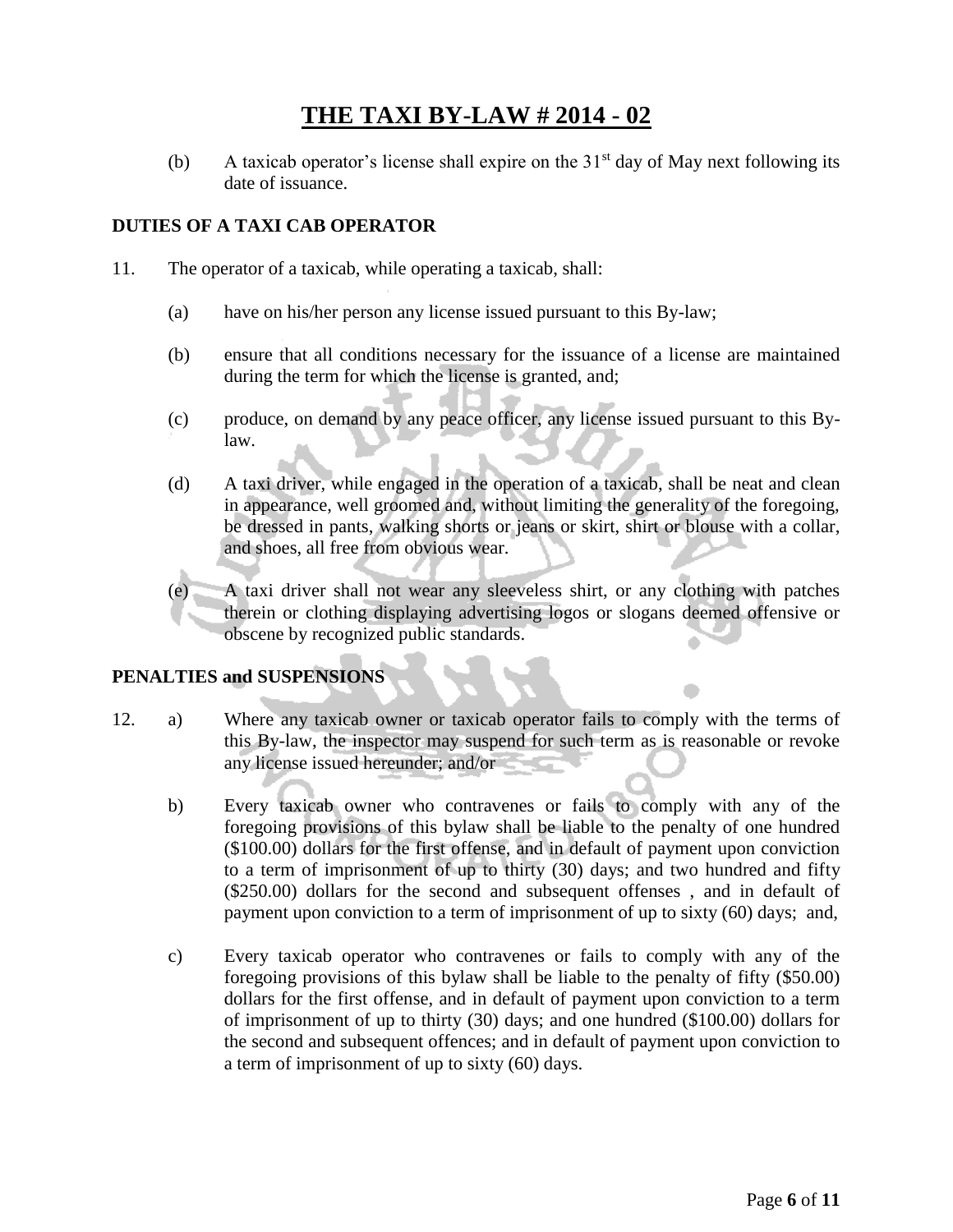#### **APPEALS**

- 13. Where a license issued hereunder is suspended or revoked by the Inspector, the aggrieved party may appeal such suspension or revocation to the next meeting of the Committee of the Whole of Town Council.
- 14. Upon hearing an appeal, the Committee of the Whole of Town Council may confirm, modify, alter or reverse any decision made by the Inspector and shall notify the applicant within forty-eight (48) hours of making its decision.

**All Part** 

'n.

#### **REPEALS**

15. All Taxi By-laws of the Town now in force are hereby repealed.

**COLLECTION** 

| <b>Clerk's Annotation for Official; Bylaw Book</b>                                                |                               |  |
|---------------------------------------------------------------------------------------------------|-------------------------------|--|
| <b>Date of First Reading:</b>                                                                     | 07 July 2014                  |  |
| Date of Advertisement of Notice of Intent to Consider:                                            | <b>17 July 2014</b>           |  |
| <b>Date of Second Reading:</b>                                                                    | 05 August 2014                |  |
| *Date of Advertisement of Passage of Bylaw:                                                       | <b>14 August 2014</b>         |  |
| Date of mailing to Minister a Certified copy of bylaw:                                            | 14 August 2014                |  |
| I certify that this Town of Digby Taxicab Bylaw was adopted by Council and published as indicated |                               |  |
| above.<br>Edwin 2. Osinger                                                                        |                               |  |
| Edwin T. Ossinger, C.A.O., Clerk                                                                  | <b>14 August 2014</b><br>Date |  |
| * Effective Date of the By-Law unless otherwise specified in the text of the By-Law               |                               |  |
|                                                                                                   |                               |  |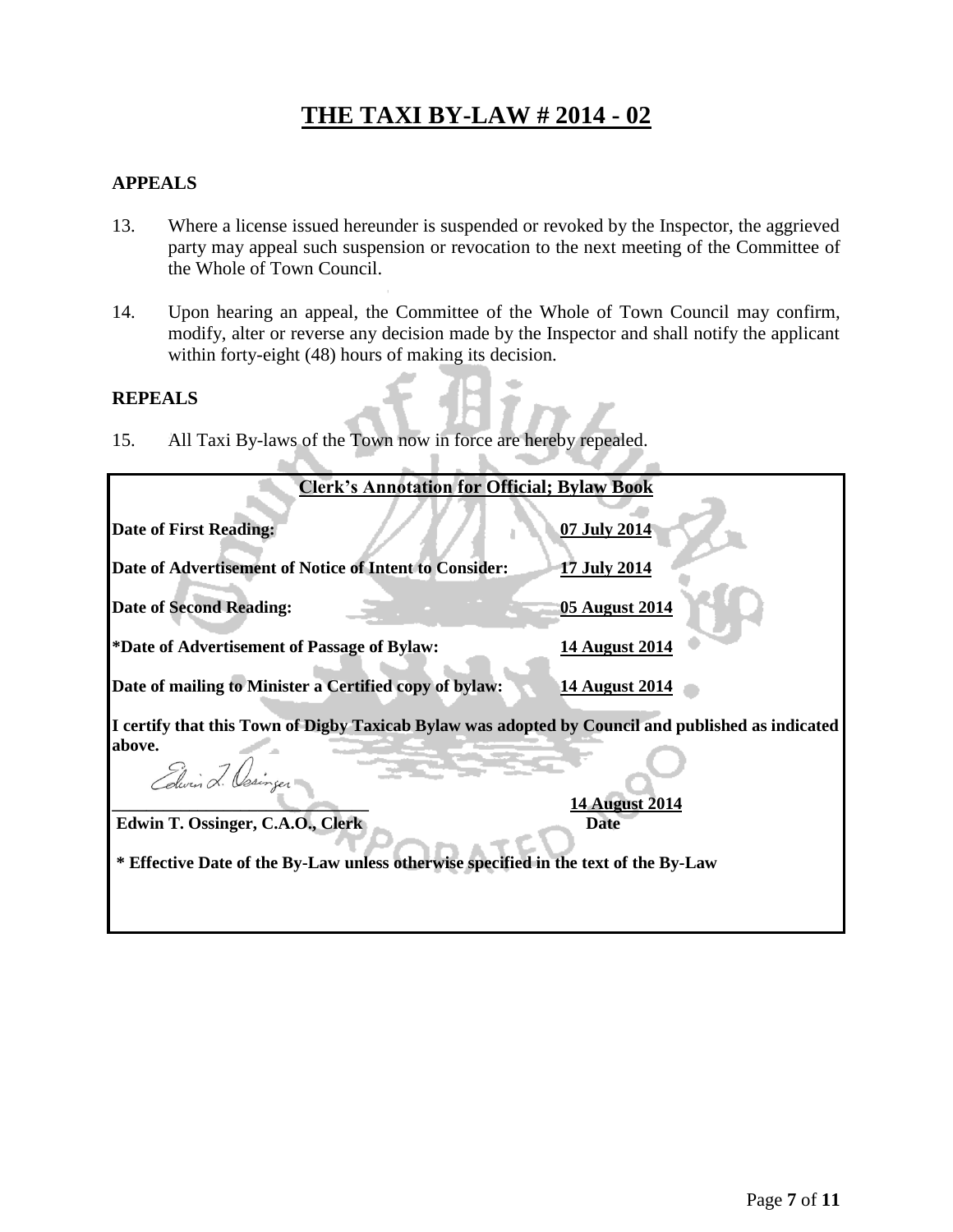### **SCHEDULE "A"**

### **APPLICATION FOR TAXICAB OWNERS LICENSE**

|                         | 1.                                                                                                                                                                                         |  |
|-------------------------|--------------------------------------------------------------------------------------------------------------------------------------------------------------------------------------------|--|
| Full Name (No Initials) |                                                                                                                                                                                            |  |
| 2.                      | <b>Mailing Address:</b>                                                                                                                                                                    |  |
| 3.                      | Civic Address:                                                                                                                                                                             |  |
| 4.                      | Make of Vehicle:<br>Year:<br>Model:<br><b>Serial Number:</b><br>Date of Last Motor Vehicle Inspection:                                                                                     |  |
| 5.                      | Insurance: (copy of policy to be attached)<br>Name of Agent:<br><b>Insurance Company:</b><br>Policy Number:<br>Date of Expiration:<br><b>Signature of Applicant</b><br>Date of Application |  |
|                         |                                                                                                                                                                                            |  |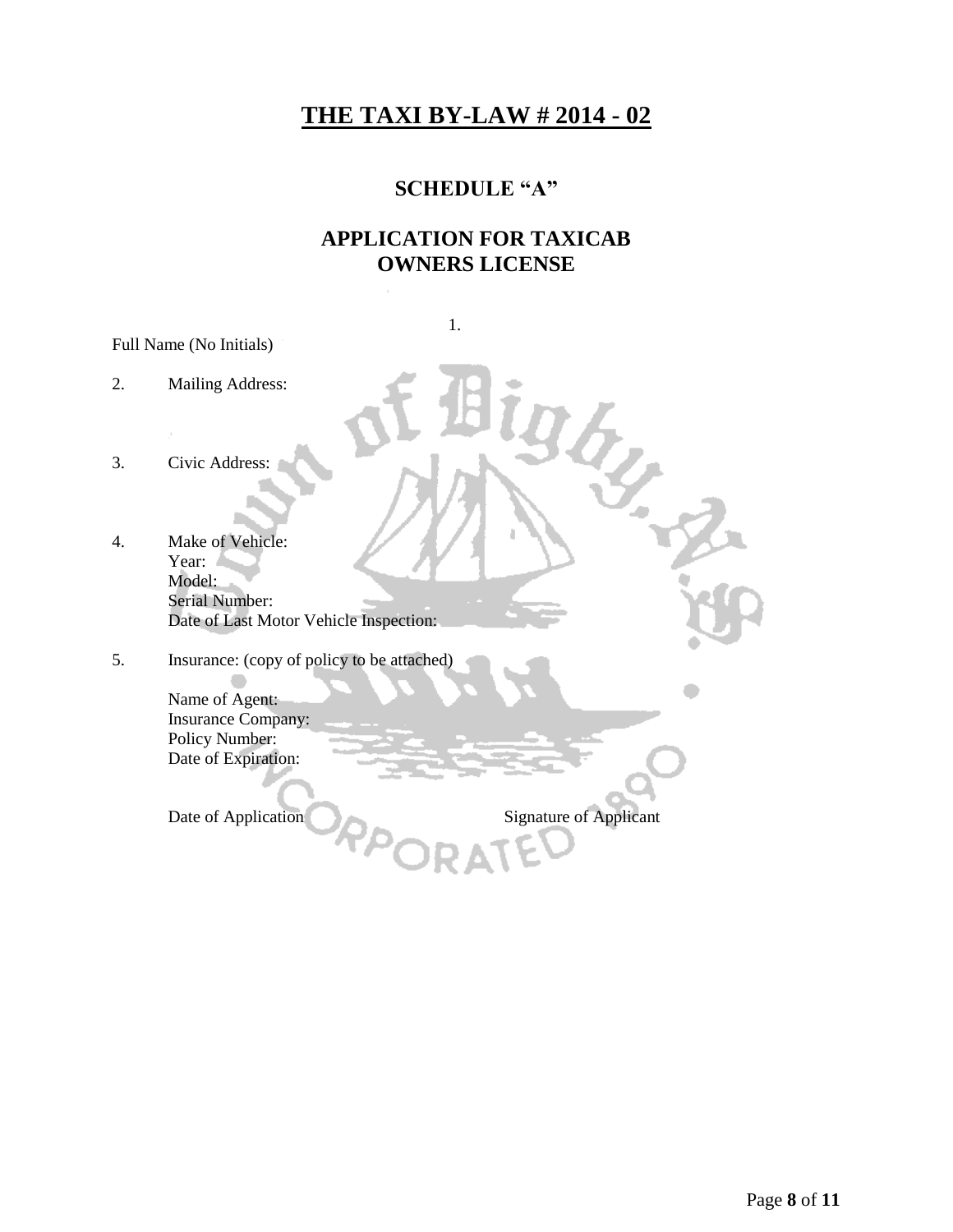

### **SCHEDULE "B"**

### **APPLICATION FOR TAXICAB**

### **OPERATORS LICENSE**

ì

I j

- 1. Full Name (No Initials)
- **2.** Mailing Address
- **3.** Civic Address
- **4.** Telephone:
- **5.** Date of Birth:
- **6.** Drivers License Master No.
- **7.** Class of License:
- **8.** License Restrictions:
- **9.** Expiry Date:

 $\overline{a}$ 

**10.** RCMP Criminal Records Check (forms available S/Cst. Office - Town Hall) [to be submitted with application/renewal]

m

- **11.** Drivers Abstract [available through Motor Vehicles Robinson Weir Rd.] [to be submitted with application/renewal]
- **12.** Taxi Company with whom I will be employed:

Date of Application/Renewal Signature of Applicant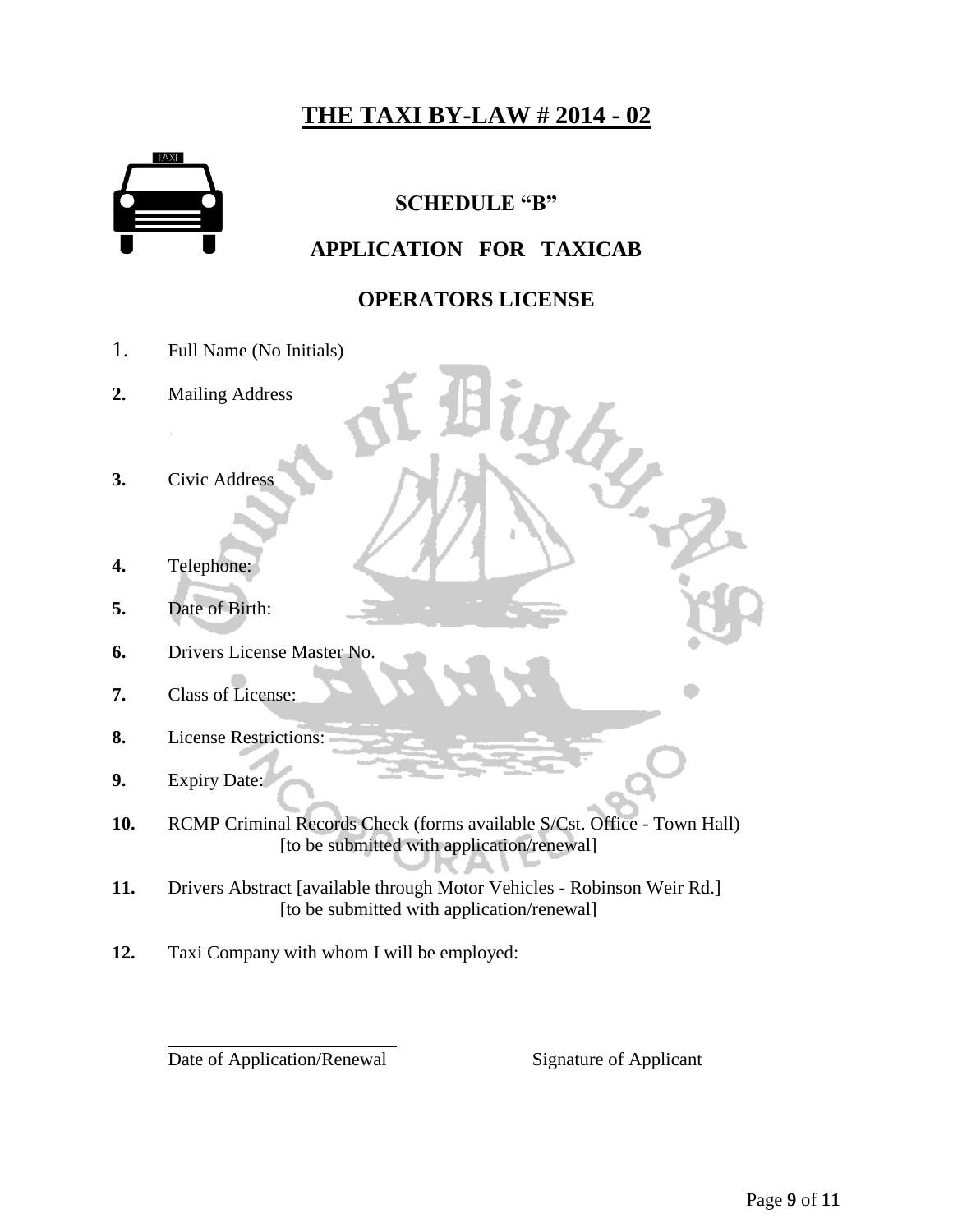

# **TAXI DRIVER'S LICENSE**

Pursuant to Section 8 (e), Town of Digby Taxi By-Law